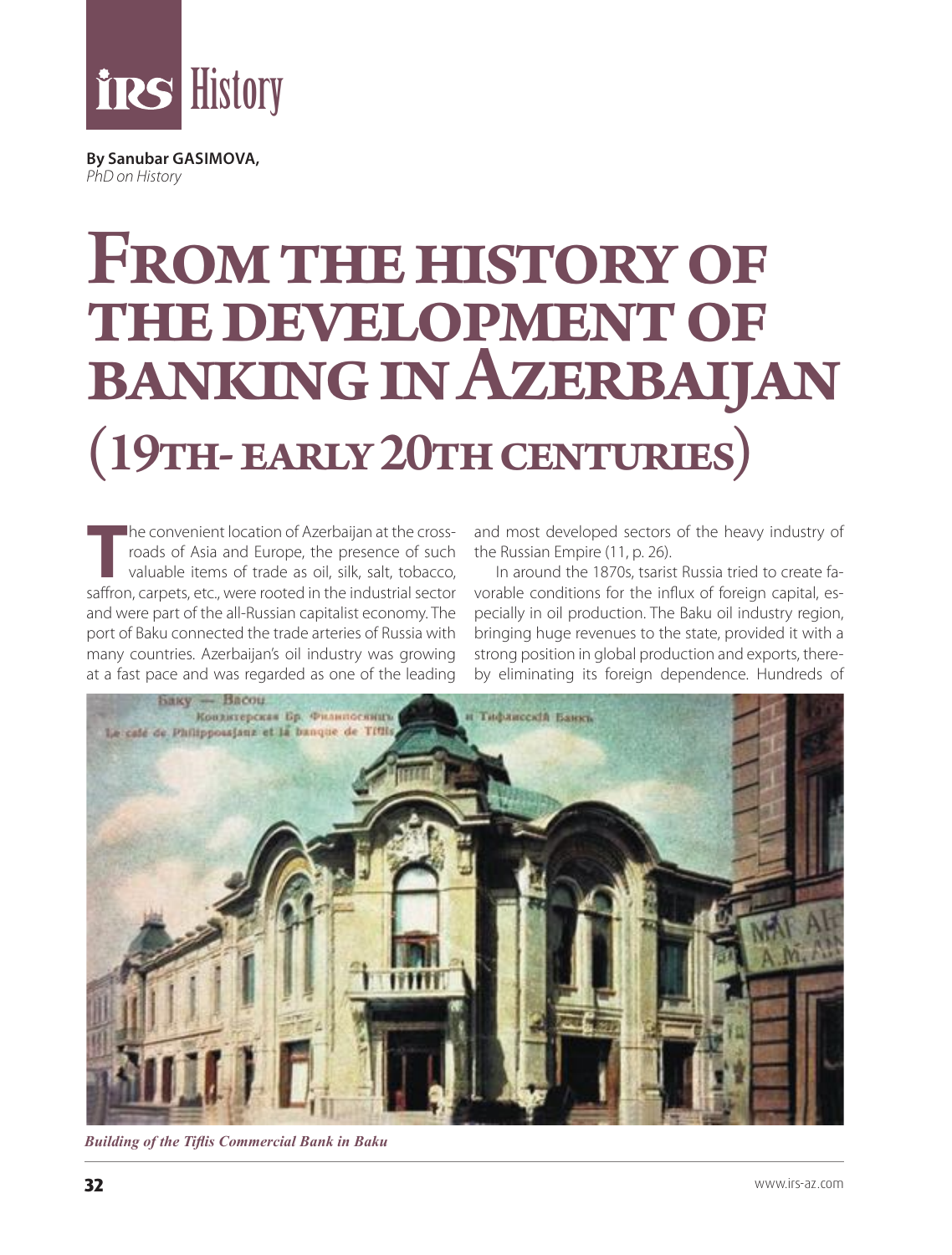local and foreign firms invested in the Baku oil industry, receiving high profits in a short time (7, p.16). As a result of such a policy, an oil tanker fleet designed specifically to transport Baku oil to Russia was established and began to develop in the Caspian Sea (14, p. 10).

Baku soon became one of the world's famous centers of oil production, attracting the attention of British, French and Dutch capital. In 1876, the Nobel brothers established an oil company in Baku for the extraction and refining of oil, and in 1879 they opened the Nobel Brothers Partnership jointstock company, which soon became one of the largest oil companies in the world (1, p. 36). In 1883, Rothschild began financial and credit operations in Baku and started to sell oil, and in 1886 the Caspian-Black Sea Oil Company was established. Later, 42 percent of Baku oil exports were under the control of his bank (8, p. 38).

By the 1990s, several financial tycoons led by James Wishaw founded three firms in Azerbaijan (13, pp. 16-17).

By the end of the 19th century, out of 167 entrepreneurs operating in the oil industry, 49 people (24.8 percent) were Azerbaijanis. At that time, the activities of national "oil millionaires" (Haji Zeynallabdin Tagiyev, Isa Hajinski, Murtuza Mukhtarov, Shamsi Asadullayev, Seyid Mirbabayev and others) were very important for the development of the oil industry.

The successful operations of oil and transport firms, as well as the creation of launch of financial projects and rational proposals, led to the opening (in February 1874) of the Mutual Credit Society in Baku. The activity of this society was very successful – in a few years, the number of its members reached 746, with the annual turnover of funds totaling 85 million rubles.

In July 1874, the Baku branch of the Russian State Bank was established (2, p. 185). The proposal on the opening of this branch in Baku was written as early as December 1863. The main clients of the bank were large oil producers such as Nobel, Lianozov, Tagiyev, Nagiyev,

Asadullayev, Hajinski, Dadashev. The bank began to de-

velop with great success. According to statistics, over the course of 10 years (from 1902 to 1912), a total of 227 loans were opened here in the amount of 8.5 million rubles. In 1916 alone, 398 loans were opened in the amount of 37.5 million rubles. In the department's balance sheet, loans secured by oil accounted for a large proportion of transactions. Starting from 1898, the branch of the state bank was in charge of the Baku, Goychay, Derbent, Guba, Lankaran, Petrovsky, Salyan, Temir-Khan-Shurinsky, Krasnovodsk, Merv, Askhabad (until 1909), Kukshinsky (1909) treasuries. In addition,

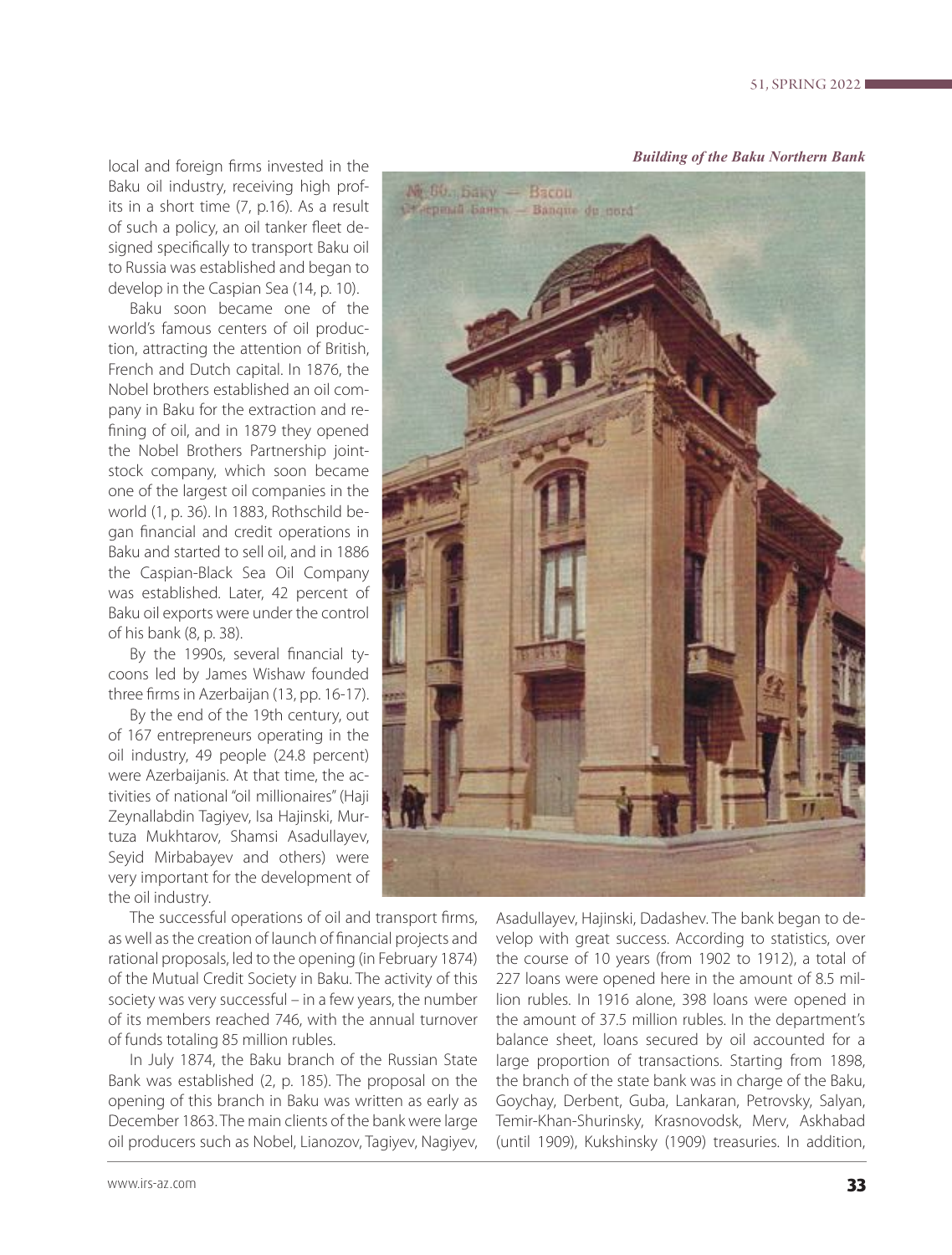

*Building of the Baku Northern Bank*



the so-called rural credit partnerships were established in Azerbaijan at the expense of a loan from the State Bank of Russia. The direct control over the Baku branch of the State Bank was exercised by the Governor and Controller, who were appointed by the Ministry of Finance of Russia on the proposal of the manager of the state bank. The middle link of the department was made up of a secretary, a cashier and an accountant with numerous assistants, who were appointed by the director of the office of the State Bank.

The work of the department was carried out in its office and departments of control, accounting, treasury, as well as collegial bodies – the accounting and loan committee and the department of interbank settlements. In particular, the accounting and loan committee for commercial and industrial loans started operating in the department on 30 October 1879. In accordance with the Charter of the State Bank, it included eminent merchants and industrialists. This committee was responsible for setting the amount of credit opened in the bank to individuals, firms and institutions, determined the reliability of bills of exchange, mortgages and collaterals for loans submitted for accounting and the productivity of the costs for which loans were requested. According to the rules of the State Bank, for the convenience of mutual non-cash settlements between institutions and persons involved in banking operations, a settlement department was established.

Following the Baku branch of the Russian State Bank, by a decision of the Baku City Duma in August 1881, the Public City Bank was established in the city, and in 1886, a branch of the Tiflis Commercial Bank with a turnover of 136 million 367 thousand rubles in 1890 started to operate in Baku (12, p. 31).

At the beginning of the 20th century, a branch of the Northern Bank launched its operations in Baku. The volume of its accounting operations ranged from 5 to 9 million rubles a year. Its special checking account loans increased to 905 million by 1903. In 1910, the largest Russian-Asian bank in the country was established after the merger of the Northern and Russian-Chinese banks in Russia.

On the eve of World War I, the leading positions in the development of operations in Baku were occupied by the Branch of the Volga-Kama Bank, which was chaired by Nobel. In 10 years of operation (1905-1915), the turnover of the Baku branch increased more than 26 times – from 456 million to 12 billion rubles. One of the most reputable commercial banks in Russia was the St. Petersburg Azov-Don Commercial Bank (1898- 1920), whose transfers in the first years of its operation amounted to 364 million rubles.

Russian banking capital researcher I. F. Gindin noted that, "the oil industry was a branch in which financialcapitalist relations were most developed in Russia" (5, p. 154).

On 15 April 1914, the first Azerbaijani bank, the Baku Merchant Bank, was established in the city of Baku (H. Z. Tagiyev carried out his plan to support Azerbaijani en-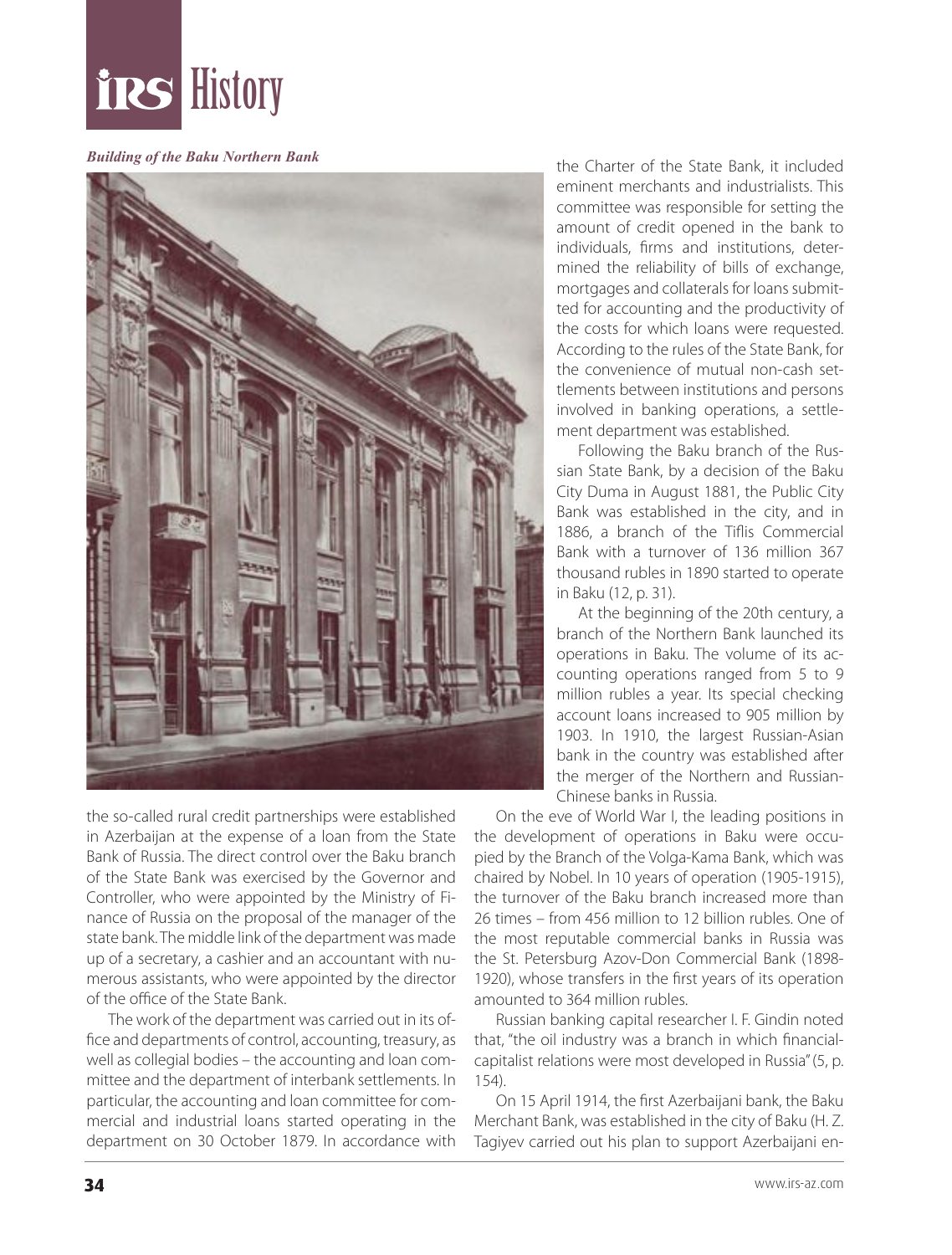

*Share of the Kura-Caspian Joint-Stock Shipping Company. Early 20th century*

trepreneurs on the basis of his own office). The first general meeting took place in H. Z. Tagiyev's house (now the National Museum of History at 4 H. Z.Tagiyev St.), where the bank was located then. The founders were H. Z. Tagiyev and M. Nagiyev, who were quite wealthy and respected in commercial circles. The bank's shareholders were merchants, oil industrialists and steamship owners (8, p. 97). The management of banking operations was entrusted to L. B. Yakubovich, who before this appointment was the director of the Baku branch of the Russian-Asian Bank, manager of the Odessa branch of the St. Petersburg International Bank and the Baku branch

of the Northern Bank. The fixed capital was set at 5 million rubles. The bank was allowed to issue shares at a par value of 250 rubles. In a short time, the merchant bank justified the hopes of its founders. The operations for the first incomplete year fetched the Baku Merchant Bank an impressive income. Net profits amounted to 109 thousand rubles, which made it possible to issue a dividend of 7.5 rubles per share. In 1915, the dividend was 25 rubles per share (3, p.1).

Also operating in Baku were the Baku branch of the Russian Commercial and Industrial Bank (1898-1920), the Baku

branch of the Northern Bank (1901-1910), the Baku Agency of the Accounting and Shipping Bank of Persia (1900-1920), the Baku branch of the Russian Bank for Foreign Trade (1902-1919), the Second Baku Mutual Credit Society (1902-1920), the Yelisavetpol Mutual Credit Society (1901), the Baku branch of the St. Petersburg International Commercial Bank (1903-1920), the Baku branch of the Russian-Asian Bank (1910-1920), the Baku branch of the United Bank (1913-1920), the Astara Agency of Accounting and Shipping Bank of Persia (1913-1919), the Yelisavetpol inspectorate of small credits (1910-1917), the Nakhchivan Mutual Credit Society



*Cheque of the Baku merchant bank. Early 20th century*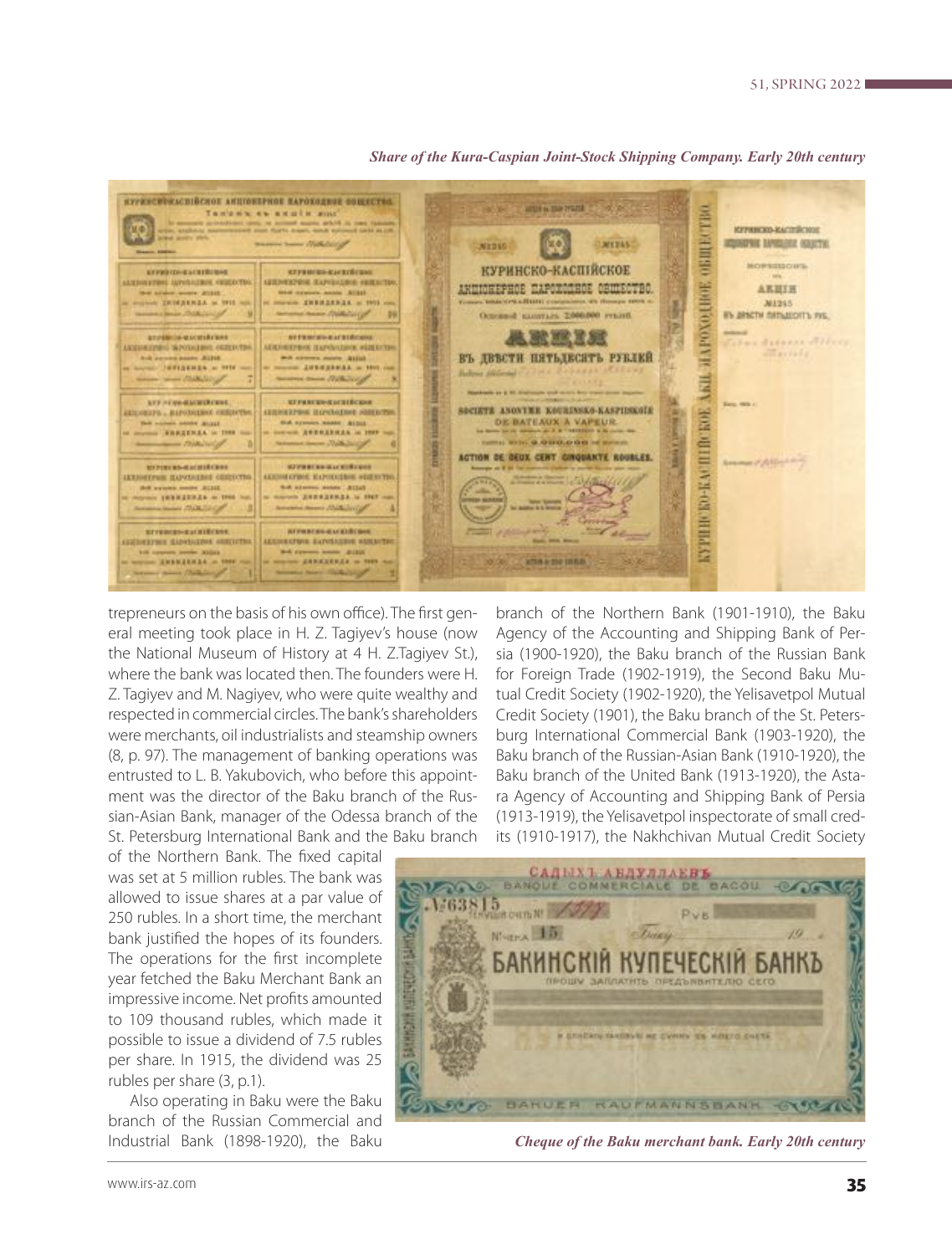## **ins History**

*Share of the "Association of the Nobel Brothers". 1911*



(1910-1917), the Nukha branch of the Tiflis Commercial Bank (1910-1915), the Baku Stock Exchange Committee (1912-1916), the Yelisavetpol branch of the State Bank (1916-1918).

The functions of banks included such operations as the exchange paper money, money transfers, acceptance of deposits, accounting of urgent certificates, issuance of loans secured by state funds, while from 1 July 1898, this list also included receiving payments on bills of exchange. Also, banks and bankers were engaged in the distribution of shares on the occasion of the formation of some enterprises. They took up the establishment of a railway, for example, and issued shares on the stock exchanges or sold them at the stock exchange rate to those interested. It was profitable for the bankers to interest influential people to raise the share price and distribute them (6, p.322).

Banks were highly important institutions in which the entire business and commercial life of the city took place at the turn of the 19th and early 20th century. Banks have also played an important part in the development of the city of Baku. According to a project by engineer Skurevich, branches of the State Bank, the Tiflis Commercial Bank and the St. Petersburg Northern Bank were built in the city one after another. The placement

of these and other banks in the city played an important role in shaping the image of Baku as a business center.

The Fund of Materials of Auxiliary Historical Disciplines of the Azerbaijan National Museum of the History has several copies of securities of the 19-20th centuries. For example, there is a share of the Kura-Caspian Joint-Stock Steamboat Company owned by H. Z. Tagiyev, a share of the Nobel Brothers Oil Production Association, a sample check of the St. Petersburg International Commercial Bank, a sample check of the Baku Merchant Bank issued to Sadikh Abdullayev, a Loan of the city of Baku of 1895, a temporary certificate of the Oil and Commercial Joint-Stock Company "Caspian Partnership", a temporary certificate of the Binagadi Oil Industry and Trade Society, etc.

In 1903, H. Z. Tagiyev established the Caspian-Kura Joint-Stock Shipping Company with a fixed capital of 2,000,000 rubles. In 1907, the Caspian-Kura Joint-Stock Shipping Company had three tankers, two cargo tankers, eight cargo-passenger ships, two towing vessels, or a total of 15 ships with a carrying capacity of 516 million poods, which constituted 5.7 percent of all ships in the Caspian. Possession of such a powerful dry-cargo, passenger, tanker and liquid-cargo fleet enabled the company to compete with large firms. The Caspian-Kura Joint-Stock Shipping Company had steamships "Abo", "Baku", "Bakinets", "Horizon", "Imam", "Iskenderi", "Kolona", "Kostroma", "Kizil", "Agach", "Lenkoranets", "Liza Sokolova", "Mukhsaga", "Salyanets", "Tuman", "Khorasan", "Konkum", "Nizhny-Novgorod", "Akhtuba", "Zaburhige", as well as four launches and 20 barges. Many of the ships were oil tankers (10, c.310).

In 1908, the Nobel Brothers firm operated 42 oil fields in the Baku region. In 1909, the partnership owned 20 percent of the entire production of kerosene in Baku and 50 percent of its sales and 35 percent of the sales of fuel oil. In 1914, the share capital of the Nobel Brothers increased 3.6 times (about 30 thousand people worked in the "oil empire" of the Nobels).

Until 1918, the Nobel Brothers Oil Production Partnership was the largest oil company in the Russian Empire. In fact, it was the first oil company in Azerbaijan that carried out all technological production cycles ranging from the exploration of oil fields, their drilling and development to processing and sale of marketable petroleum products.

The St. Petersburg International Commercial Bank was established in the city of St. Petersburg on 5 June 1875. In 1899, this bank acquired 5,457 out of 10,000